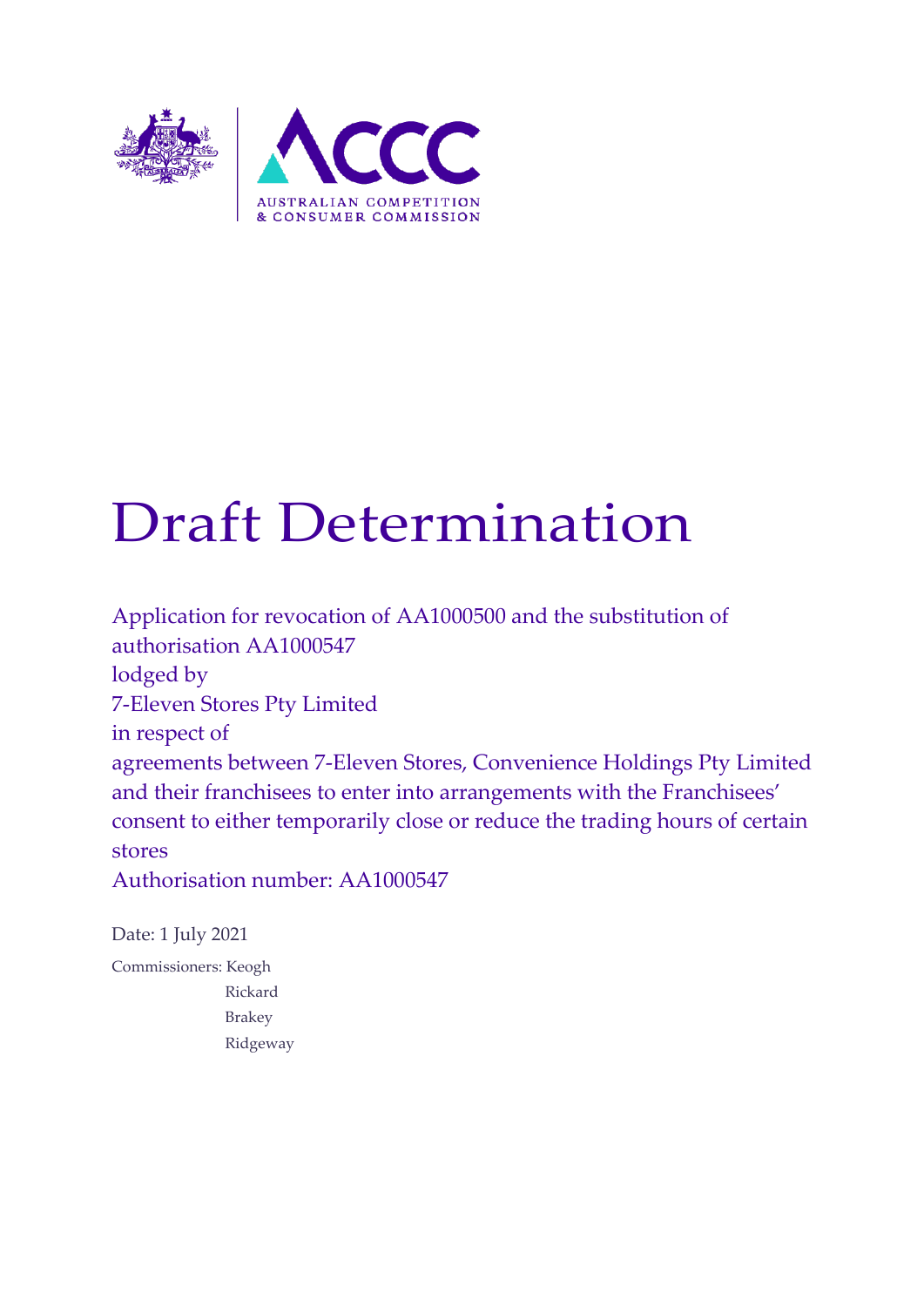## Summary

**The ACCC proposes to re-authorise 7-Eleven Stores, Convenience Holdings Pty Limited and their franchisees to continue to enter into arrangements with the franchisees' consent to either temporarily close or reduce the trading hours of certain stores.** 

**This conduct has been authorised since 29 July 2020 and is not changed in the current application. The proposed re-authorisation would continue to have conditions that require 7-Eleven to notify the ACCC in advance of approaching franchisees as well as notifying details about agreements that are subsequently reached.**

**The ACCC considers that, given the ongoing circumstances of the COVID-19 pandemic, the conduct is likely to continue to result in public benefits including: assisting stores across 7-Eleven's network to remain in business for the duration of the pandemic; assisting stores to be better placed to resume normal trading once the effects of the pandemic subside; and by temporarily closing stores and reducing opening hours, reducing the demand on staff to travel to stores.**

**The ACCC considers that there are a number of factors which mitigate the risk of longer-term competitive detriment arising from the Conduct. These include: the limited, temporary and voluntary nature of the conduct; the existence of the Franchising and Oil Codes; and the conditions of authorisation that the ACCC proposes to also continue.**

**The ACCC proposes to re-authorise the Conduct for a period of 6 months commencing from the date the final determination comes into effect.** 

**This draft determination follows the interim authorisation the ACCC granted on 25 March 2021 and enables the existing (previously authorised) arrangements to continue with the same conditions while the ACCC is considering the substantive application.** 

**The ACCC invites submissions in relation to this draft determination by 22 July 2021. The ACCC will then make its final decision.** 

# 1. The application for authorisation revocation and substitution

- 1.1. On 25 March 2021, 7-Eleven Stores Pty Ltd (**7-Eleven**) lodged an application to revoke authorisation AA1000500 and substitute authorisation AA1000547 for the one revoked (referred to as re-authorisation) with the Australian Competition and Consumer Commission (the **ACCC**). 7-Eleven is seeking re-authorisation on behalf of itself, its sister entity Convenience Holdings Pty Limited and current and future franchisees (the **Franchisees**) to continue to enter into arrangements with the Franchisees' consent to either temporarily close or reduce the trading hours of certain stores for a further 6 months. This application for re-authorisation AA1000547 was made under subsection 91C(1) of the *Competition and Consumer Act 2010* (Cth) (the **Act**).
- 1.2. The ACCC may grant authorisation, which provides businesses with protection from legal action under the competition provisions in Part IV of the Act for arrangements that may otherwise risk breaching those provisions in the Act, but are not harmful to competition and/or are likely to result in overall public benefits.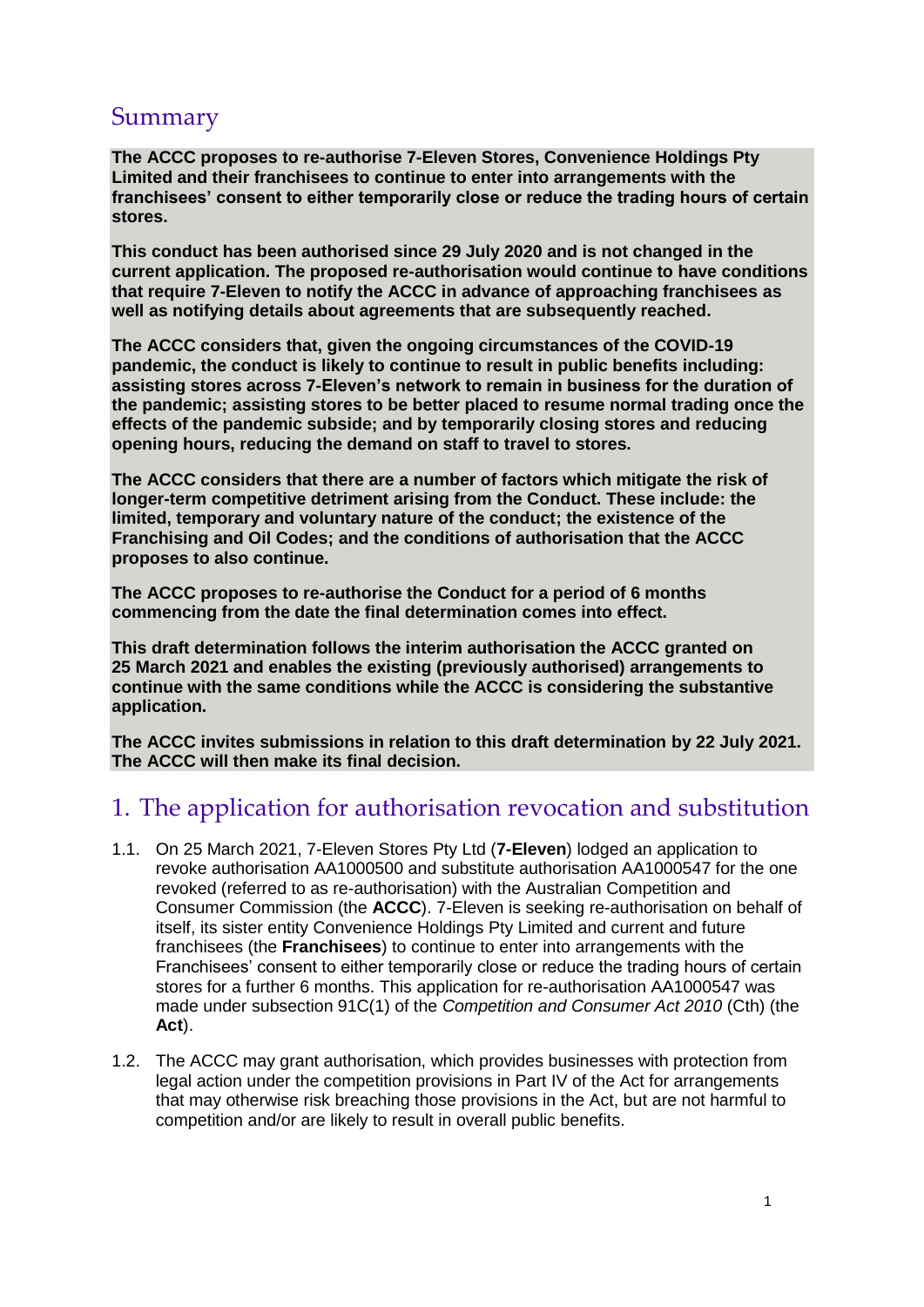1.3. 7-Eleven also requested, and on 25 March 2021 the ACCC granted, under subsection 91(2) of the Act, conditional interim authorisation to enable 7-Eleven, Convenience Holdings Pty Limited and the Franchisees to engage in the conduct while the ACCC is considering the substantive application.

#### The Conduct

- 1.4. 7-Eleven seeks authorisation to continue engage in the following conduct:
	- to approach some of its Franchisees (who form part of 7-Eleven's network in Australia), with the particular Franchisees yet to be identified, and
	- to enter into arrangements with those Franchisees, should the Franchisees be willing, to temporarily close or reduce the trading hours of stores either operated by some of the Franchisees, or by itself (or through its sister entity, Convenience Holdings Pty Limited).
- 1.5. The conduct would also include:
	- instances where a franchisee who doesn't meet the criteria approaches 7-Eleven on the grounds of hardship for the purpose of entering into an arrangement to temporarily close or reduce the trading hours of its store.
	- 7-Eleven and the Franchisees would direct customers from a closed store to nearby stores and provide information to customers about changes to the operating hours of the relevant stores.
	- where a Franchisee's store closes temporarily, 7-Eleven will make an ex gratia payment to the relevant Franchisee to cover certain unavoidable operational costs. For stores that reduce their hours, the minimum guaranteed income that the Franchisee receives from 7-Eleven would be pro-rata adjusted to reflect the temporary reduction in trading hours.
	- Franchisees can choose not to temporarily close or reduce their trading hours. Franchisees will not be subject to any penalties if they do not agree to enter into the temporary arrangements, and will continue to receive the minimum gross income they are entitled to under their store agreements.
	- if a Franchisee agrees to temporarily reduce its trading hours, the store is likely to be closed from late evening to early morning, with the possibility of further reductions on weekends and/or public holidays depending on demand. If a Franchisee wishes to resume ordinary operations prior to the expiry of the authorisation, 7-Eleven would not unreasonably withhold consent for them to do so.
	- 7-Eleven will not discriminate in favour of its corporate owned stores over Franchisees, and the criteria will be applied in the same way to corporate as to non-corporate owned stores.

#### (the **Conduct**)

- 1.6. The conduct does not involve 7-Eleven and its Franchisees engaging in any price coordination.
- 1.7. 7-Eleven advises that stores targeted for temporary closure or a reduction in operating hours are likely to be determined based on criteria relating to their location, trading performance and operational requirements. This may include:
	- the store has experienced a decline in merchandise sales to a certain extent
	- the store is currently trading at less than a certain amount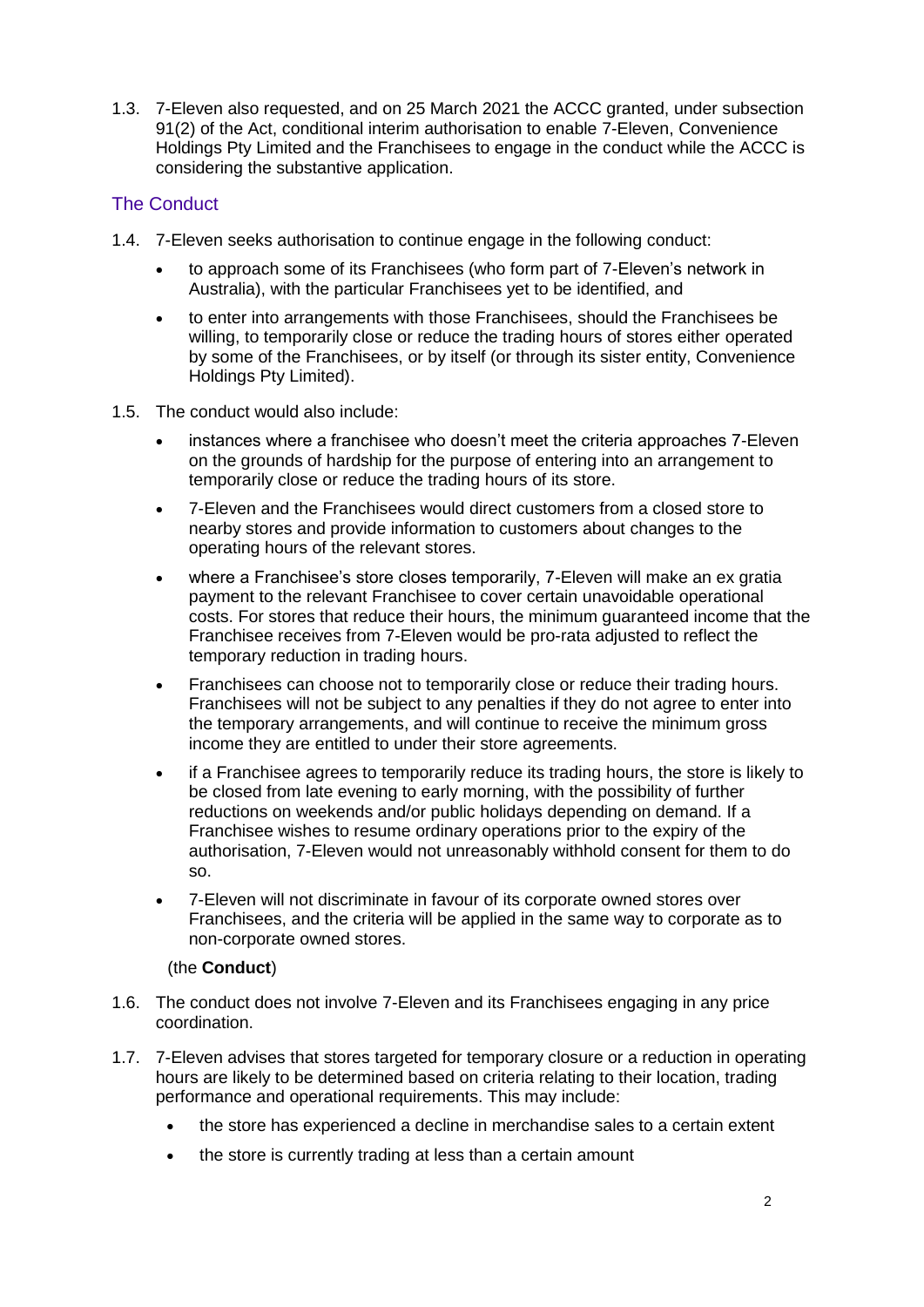- the store is located within a certain distance from another trading store, (which is more applicable to stores located in the CBD), and/or
- the store is not subject to any other operational requirements to continue trading. Operational requirements may include for example:
	- o obligations in leases to remain open for a certain minimum hours, which only a landlord can release a tenant from
	- o the store can be closed and secured in a manner that satisfies 7- Eleven's security requirements, and
	- o ensuring sufficient network coverage whereby sufficient stores remain open and continue servicing catchment areas over the network, having regard to current (markedly diminished) levels of demand across the network and within particular catchment areas.
- 1.8. 7-Eleven also seeks authorisation to enable it to approach any person who becomes a Franchisee within the period of authorisation. 7-Eleven submits that it has included this as an abundance of caution, although it is unlikely to approach new franchisees at this point in time.

#### Commercial Rationale

- 1.9. 7-Eleven seeks authorisation for a further 6 months. If customer demand for convenience stores continues to be materially and adversely impacted as a result of COVID-19 prior to the end of this period, 7-Eleven may seek a variation of the authorisation to extend the period in which it and its Franchisees can continue to engage in the Conduct.
- 1.10. 7-Eleven expects to have only one Store on temporarily reduced trading hours as at 31 March 2021. However, 7-Eleven considers it vital to its long term sustainability and that of its Franchisees to have the ability to continue to respond to the real possibility of future outbreaks and Government restrictions.

## 2. Background

- 2.1. 7-Eleven is an Australian private company with a licence to operate and franchise 7-Eleven branded stores in Australia from the US based 7-Eleven Inc. The majority of 7-Eleven branded stores are franchised by 7-Eleven, many of which are operated by small businesses. Some 7-Eleven stores are also corporate owned. The 7-Eleven network comprises petrol and convenience stores across Australia.
- 2.2. 7-Eleven submits that it and its Franchisees have experienced an immediate and drastic fall in pedestrian traffic whenever a COVID-19 outbreak has occurred and government-mandated restrictions have come into effect. 7-Eleven submits that the existing authorisation of the Conduct allows it to navigate the continuing negative effects of the COVID-19 pandemic on retail trading patterns, particularly in densely populated areas and central business districts.

## 3. Consultation

3.1. A public consultation process informs the ACCC's assessment of the likely public benefits and detriments from the Conduct. The ACCC invited submissions from a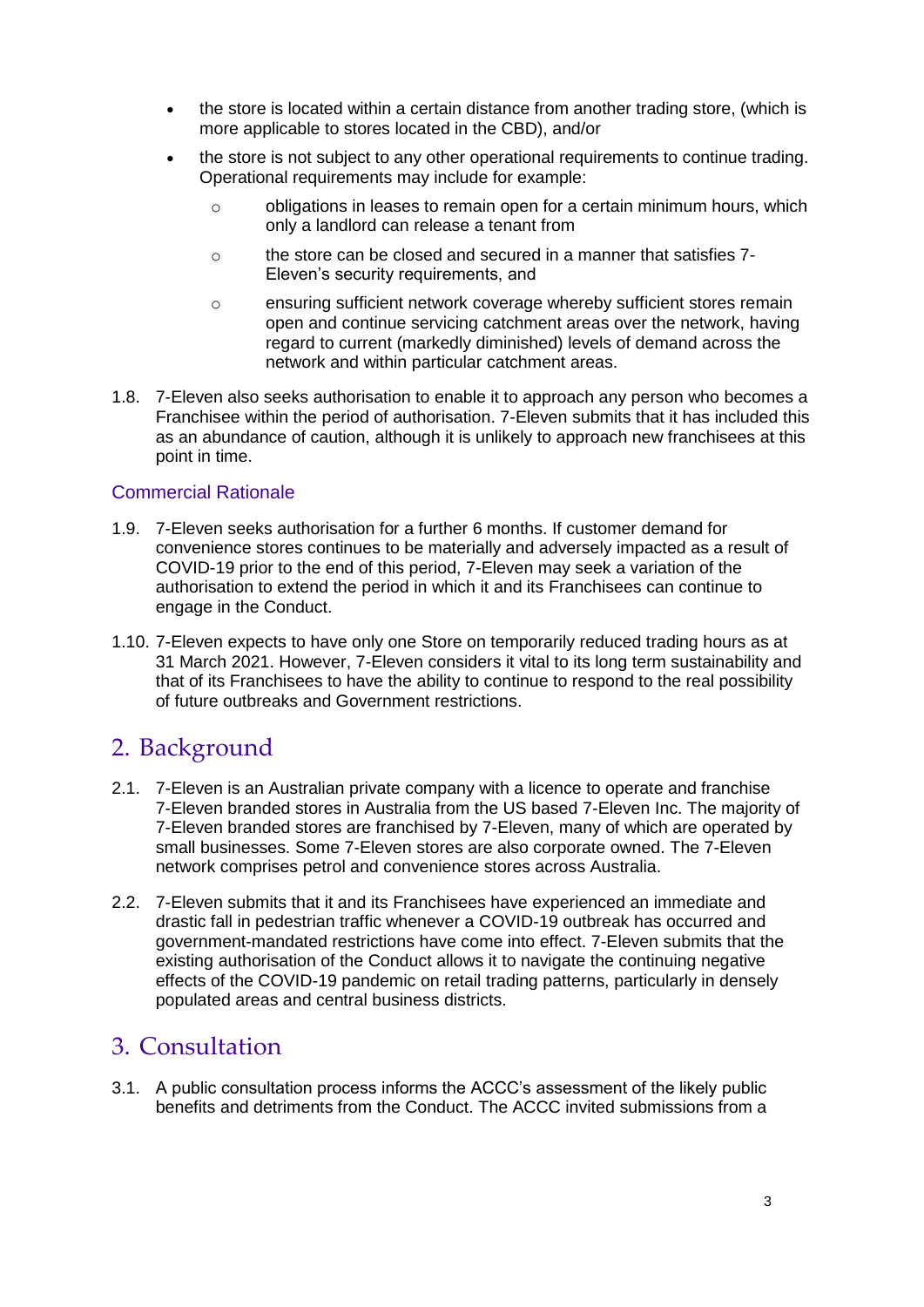range of potentially interested parties including 7-Eleven's franchisees.<sup>1</sup> The ACCC did not receive any submissions from interested parties in relation to the current application. However, the ACCC received submissions expressing some concerns during consultation on the first application for authorisation. These are discussed at paragraph 4.14.

3.2. The application by 7-Eleven and the ACCC's interim authorisation are available on the Public Register for this matter.

# 4. ACCC assessment

- 4.1. The ACCC's assessment of the Conduct is carried out in accordance with the relevant authorisation test contained in the Act.
- 4.2. 7-Eleven has sought authorisation for Conduct that would or might constitute a cartel provision within the meaning of Division 1 of Part IV of the Act and may substantially lessen competition within the meaning of section 45 of the Act. Consistent with subsection  $90(7)$  and  $90(8)$  of the Act<sup>2</sup>, the ACCC must not grant authorisation unless it is satisfied, in all the circumstances, that the conduct would result or be likely to result in a benefit to the public, and the benefit would outweigh the detriment to the public that would be likely to result (authorisation test).
- 4.3. In making its assessment of the Conduct, the ACCC has considered:
	- the application and other relevant information available to the ACCC; this includes information provided by 7-Eleven on a confidential basis;
	- the likely effect of the Conduct on the relevant areas of competition. The ACCC considered convenience stores retailing in the central business districts of Brisbane, Sydney, and Melbourne;
	- the likely future with the Conduct that is the subject of the authorisation, compared with the likely future in which the Conduct does not occur. Without the Conduct the ACCC considers that 7-Eleven may offer similar trading concessions to Franchisees but only in circumstances where it considers that competition concerns due to the participation of corporate stores in the relevant area of competition would not arise. In these circumstances, more Franchisees are likely to be required to operate their stores in accordance with their current franchise agreements with 7-Eleven.

## Public benefits

4.4. The Act does not define what constitutes a public benefit. The ACCC adopts a broad approach. This is consistent with the Australian Competition Tribunal (the **Tribunal**) which has stated that the term should be given its widest possible meaning, and includes:

*…anything of value to the community generally, any contribution to the aims pursued by society including as one of its principal elements … the achievement of the economic goals of efficiency and progress.<sup>3</sup>*

<sup>-</sup> $1$  A list of the parties consulted and the public submissions received is available from the ACCC's public register [www.accc.gov.au/authorisationsregister.](http://www.accc.gov.au/authorisationsregister)

 $2^2$  See subsection 91C(7).

<sup>&</sup>lt;sup>3</sup> Queensland Co-operative Milling Association Ltd (1976) ATPR 40-012 at 17,242; cited with approval in Re 7-Eleven Stores (1994) ATPR 41-357 at 42,677.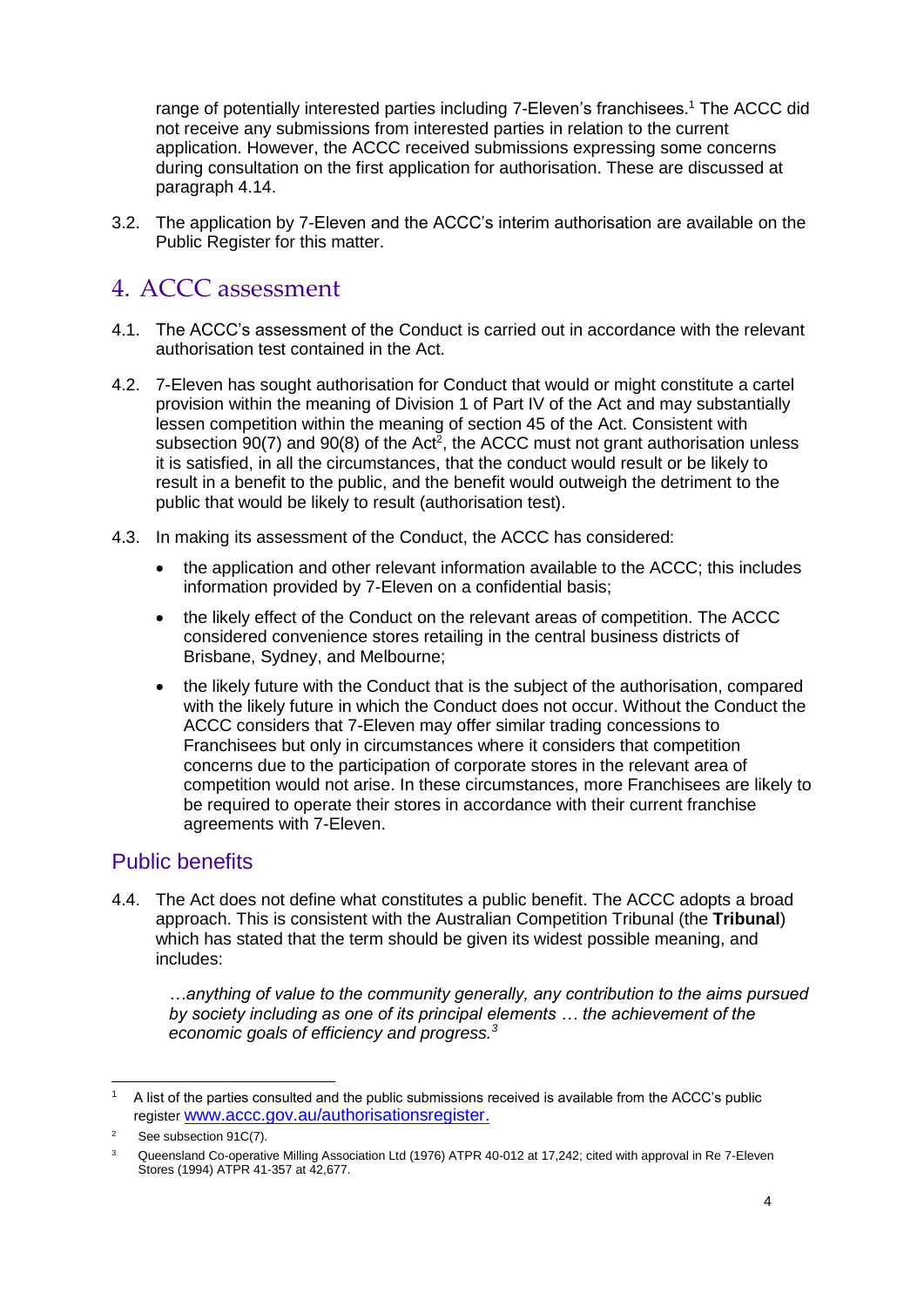- 4.5. 7-Eleven submits that the Conduct will continue deliver a range of public benefits, including:
	- assisting stores across 7-Eleven's network to remain in business for the duration of the pandemic by providing for the more efficient distribution of customer demand amongst areas that cannot support the current number of stores, and minimising overhead costs in doing this. 7-Eleven submits that without the Conduct, 7-Eleven and its Franchisees may be required to permanently close stores in areas where very low levels of demand are unnecessarily and inefficiently distributed amongst the 7-Eleven store network;
	- assisting the stores to be better placed to resume normal trading once the effects of the pandemic subside; and
	- by temporarily closing stores and reducing opening hours, reducing the demand on staff to travel to stores, promoting their health and safety.
- 4.6. The ACCC considers that without the Conduct, more Franchisees are likely to be required to operate their stores in accordance with their franchise agreements with 7-Eleven. In the context of the pandemic, this will include operating stores in locations and during hours where there is significantly reduced demand. 7-Eleven has provided confidential data to the ACCC, noting substantial decline in transactions and revenue experienced by some Franchisees as a result of the pandemic.
- 4.7. The ACCC considers that the Conduct, by allowing 7-Eleven and its Franchisees to temporarily adjust trading activities (rather than permanently close stores in areas where there are very low levels of demand) is likely to reduce the economic impact of the pandemic on participating Franchisees and the franchise system as a whole. The ACCC considers that maintaining competition in the long term will be critical to benefit both consumers and the economy. By providing a temporary mechanism to lessen the economic impact of the pandemic on Franchisees, the Conduct may assist in the return to competitive conditions. The ACCC considers that this is of benefit to the public.

### Public detriments

4.8. The Act does not define what constitutes a public detriment. The ACCC adopts a broad approach. This is consistent with the Tribunal which has defined it as:

*…any impairment to the community generally, any harm or damage to the aims pursued by the society including as one of its principal elements the achievement of the goal of economic efficiency.<sup>4</sup>*

- 4.9. The ACCC has considers that, to the extent that their geographic markets overlap, the Conduct is likely to limit competition between stores owned by 7-Eleven or Convenience Holdings and their Franchisees and this is likely to constitute a public detriment. However, the ACCC also considers that there are a number of factors which mitigate the risk of longer-term competitive detriment arising from the Conduct. In particular, the ACCC notes that:
	- the Conduct is a temporary measure. Authorisation is sought for a further 6 months from the expiry of the current authorisation AA1000500 and the Conduct can be discontinued in the event that the effects of the pandemic subside at an earlier date

-

<sup>4</sup> Re 7-Eleven Stores (1994) ATPR 41-357 at 42,683.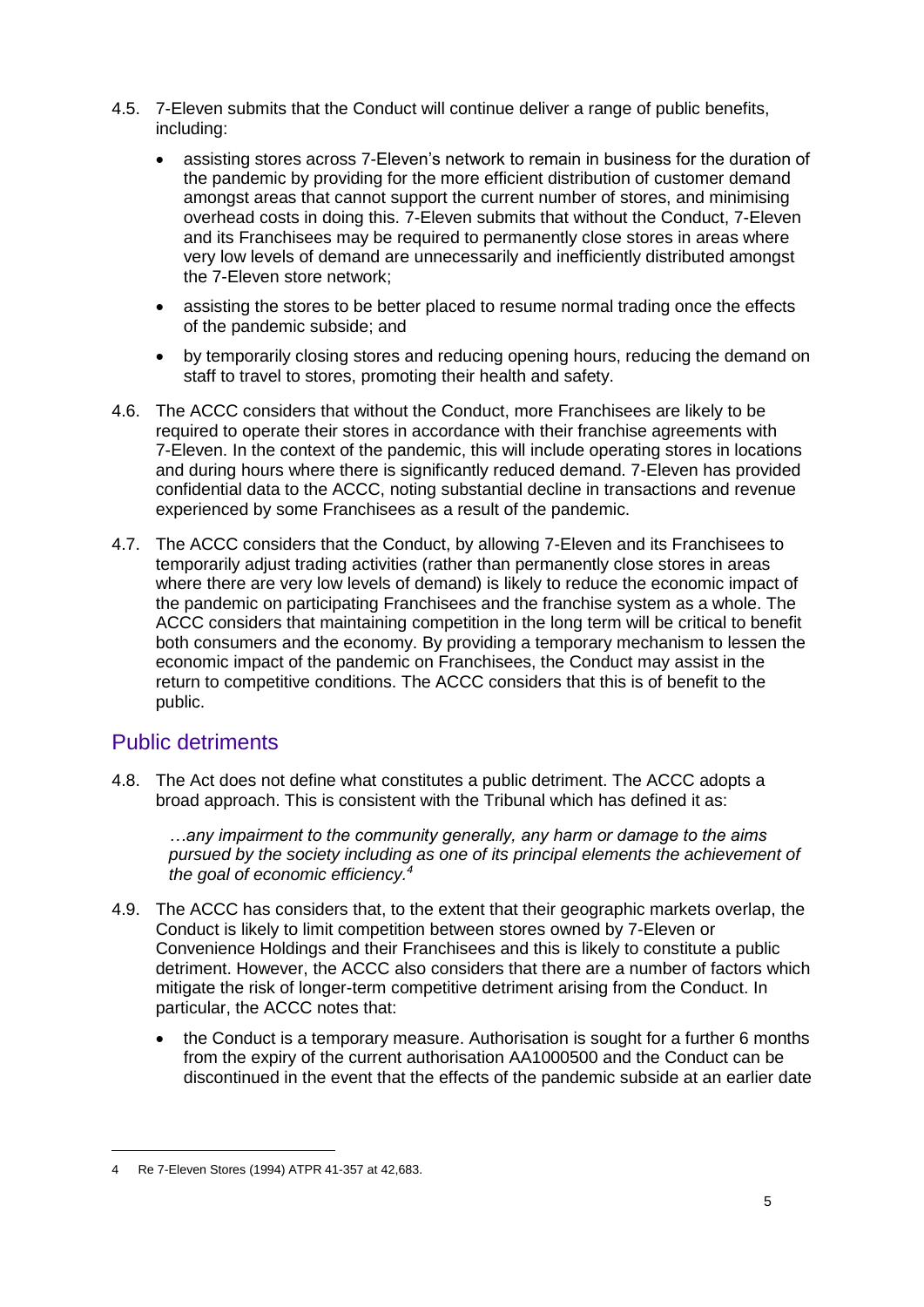- 7-Eleven intends to approach Franchisees based on criteria relevant to location, trading performance and operational requirements. Franchisees who do not meet the criteria can still approach 7-Eleven on hardship grounds
- it is not compulsory for Franchisees to agree to temporarily close or reduce their trading hours if they are approached by 7-Eleven. If a Franchisee wishes to resume ordinary operations prior to the expiry of the authorisation, 7-Eleven would not unreasonably withhold consent for them to do so
	- $\circ$  under the current authorisation AA1000500, despite meeting the eligibility criteria, some franchisees refused 7-Eleven's approach and have traded as normal
	- $\circ$  a significant number of eligible stores temporarily closed or limited their hours, however, almost all resumed ordinary operations at some point during the authorisation period
	- o the ACCC has received no complaints from Franchisees or any other interested parties during the operation of the current authorisation or in response to its consultation on the current application regarding the Conduct
- the Conduct does not enable 7-Eleven and its Franchisees to agree the retail prices of products
- continuation of the current conditions of authorisation provides some transparency over the Conduct by requiring 7-Eleven to notify the ACCC of the stores that it intends to approach and those who agree to close or reduce their trading hours, and
- the Franchising Code will continue to apply to Franchisees that operate non-fuel stores and the Oil Code will continue to apply to Franchisees that operate fuel stores. Both codes contain a dispute resolution process.

### Balance of public benefit and detriment

- 4.10. The ACCC considers that maintaining competition in the long term will be critical to benefit both consumers and the economy. By providing a temporary mechanism to lessen the economic impact of the pandemic on Franchisees, the Conduct may assist in the return to competitive conditions.
- 4.11. The ACCC also considers that the Conduct is likely to result in some public detriment by providing for increased coordination between 7-Eleven and its competing Franchisees. However, the ACCC considers that there are a number of factors which mitigate the risk of longer-term competitive detriment arising from the Conduct, including: the limited, temporary and voluntary nature of the conduct; the existence of the Franchising and Oil Codes; and the conditions of authorisation that the ACCC proposes to also continue.
- 4.12. Therefore, for the reasons outlined in this draft determination, the ACCC is satisfied that the Conduct is likely to result in a public benefit and that this public benefit would outweigh any likely detriment to the public from the Conduct.

## Condition of authorisation

4.13. The ACCC may specify conditions in an authorisation<sup>5</sup>. The legal protection provided by the authorisation does not apply if any of the conditions are not complied with<sup>6</sup>. The

-

<sup>5</sup> Section 88(3)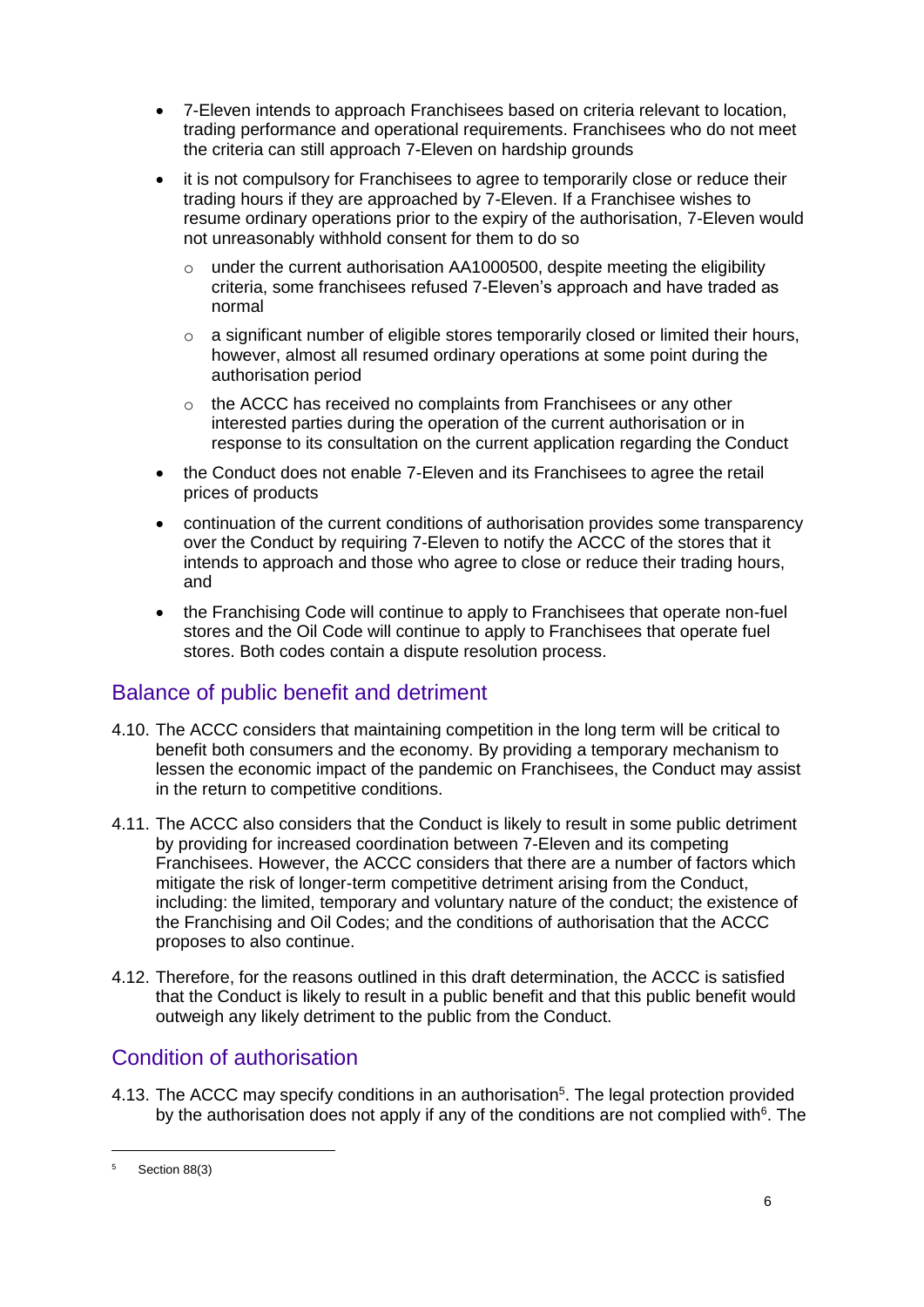ACCC may specify conditions in circumstances where, although the relevant public benefit test is met, without the conditions the ACCC would not be prepared to exercise its discretion in favour of the authorisation.<sup>7</sup>

4.14. Interested parties expressed concerns in relation to the previous application for authorisation AA1000500 about the potential for the Conduct to result in public detriment. These concerns were largely linked to a lack of transparency about how the Conduct would be implemented by 7-Eleven. In response, the ACCC introduced a targeted notification requirement to address those public detriment concerns. The conditions of authorisation are repeated in this draft determination at paragraph 5.10.

#### Length of authorisation

- 4.15. The Act allows the ACCC to grant authorisation for a limited period of time.<sup>8</sup> This enables the ACCC to be in a position to be satisfied that the likely public benefits will outweigh the detriment for the period of authorisation. It also enables the ACCC to review the authorisation, and the public benefits and detriments that have resulted, after an appropriate period.
- 4.16. In this instance, 7-Eleven seeks re-authorisation for a further 6 months. 7-Eleven submits that the impact on its network of stores and the convenience retailing industry in general is likely to be unpredictable and pronounced – particularly for stores located in CBD areas. It argues that, in all of circumstances, 6 months is a reasonable period for the authorisation.
- 4.17. In this case, the ACCC proposes to grant authorisation with conditions for 6 months from the date the final determination comes into effect.

## 5. Draft determination

### The application

- 5.1. On 25 March 2021, 7-Eleven lodged an application to revoke authorisation AA1000500 and substitute authorisation AA1000547 for the one revoked (referred to as reauthorisation). This application for re-authorisation AA1000547 was made under subsection 91C(1) of the Act.
- 5.2. Subsection 90A(1) of the Act requires that before determining an application for authorisation, the ACCC shall prepare a draft determination.

### The authorisation test

- 5.3. Under subsections 90(7) and 90(8) of the Act, the ACCC must not grant authorisation unless it is satisfied in all the circumstances that the Conduct is likely to result in a benefit to the public and the benefit would outweigh the detriment to the public that would be likely to result from the Conduct.
- 5.4. For the reasons outlined in this draft determination and continuing the current conditions of authorisation, the ACCC is satisfied, in all the circumstances, that the Conduct would be likely to result in a benefit to the public and the benefit to the public

-

<sup>6</sup> Section 88(3)(2).

<sup>&</sup>lt;sup>7</sup> Application by Medicines Australia Inc (2007) ATPR 42-164 at [133].

<sup>8</sup> Subsection 91(1)